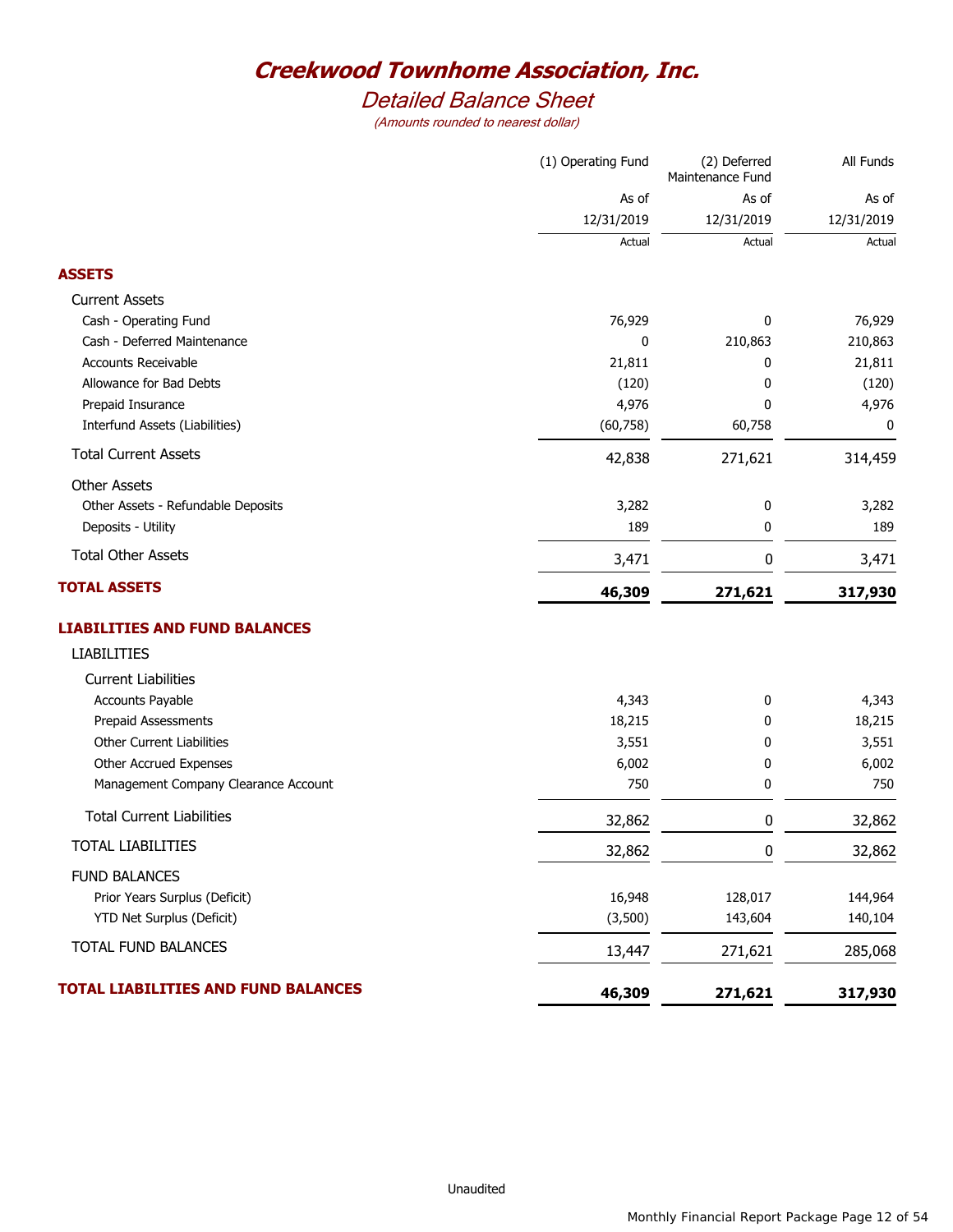*Schedule of Revenues and Expenses - Actual vs. Budget (Accrual)*

#### *Operating Fund*

|                                    | Month Ending<br>12/31/2019 |              |              |        |            | <b>YTD</b>   | <b>Budget</b> |           |              |              |       |
|------------------------------------|----------------------------|--------------|--------------|--------|------------|--------------|---------------|-----------|--------------|--------------|-------|
|                                    |                            |              |              |        |            | 12/31/2019   |               |           |              |              |       |
|                                    | \$ Actual                  | \$ Budget    | \$ Variance  | Var %  | \$ Actual  | \$ Budget    | \$ Variance   | Var %     | \$ Annual    | \$ Remaining | Rem % |
| <b>Revenues</b>                    |                            |              |              |        |            |              |               |           |              |              |       |
| <b>Assessments</b>                 |                            |              |              |        |            |              |               |           |              |              |       |
| <b>Regular Assessments</b>         |                            |              |              |        |            |              |               |           |              |              |       |
| <b>Full Rate</b>                   | 30,078                     | 30,240       | (162)        | (1%)   | 299,983    | 362,880      | (62, 897)     | (17%)     | 362,880      | 62,897       | 17%   |
| <b>Other Assessments</b>           |                            |              |              |        |            |              |               |           |              |              |       |
| <b>Initial Assessment</b>          | 2,000                      | 0            | 2,000        | 100%   | 11,500     | 0            | 11,500        | 100%      | $\mathbf 0$  | (11,500)     | 0%    |
| Working Capital Assessment         | $\mathbf{0}$               | 0            | $\mathbf{0}$ | 0%     | 1,000      | 0            | 1,000         | 100%      | $\mathbf 0$  | (1,000)      | 0%    |
| <b>TOTAL Other Assessments</b>     | 2,000                      | $\mathbf 0$  | 2,000        | 100%   | 12,500     | $\mathbf 0$  | 12,500        | 100%      | $\mathbf 0$  | (12,500)     | 0%    |
| <b>Assessment Allocation</b>       |                            |              |              |        |            |              |               |           |              |              |       |
| <b>Assessment Allocation</b>       | (71, 710)                  | (11, 952)    | (59, 758)    | 500%   | (143, 420) | (143, 420)   | 0             | 0%        | (143, 420)   | 0            | 0%    |
| <b>TOTAL Assessment Allocation</b> | (71, 710)                  | (11, 952)    | (59, 758)    | 500%   | (143, 420) | (143, 420)   | $\mathbf{0}$  | 0%        | (143, 420)   | $\mathbf{0}$ | 0%    |
| <b>TOTAL Assessments</b>           | (39, 632)                  | 18,288       | (57, 920)    | (317%) | 169,064    | 219,460      | (50, 397)     | (23%)     | 219,460      | 50,397       | 23%   |
| <b>Other Income</b>                |                            |              |              |        |            |              |               |           |              |              |       |
| Late Payment Charges               | 450                        | 0            | 450          | 100%   | 3,040      | 0            | 3,040         | 100%      | $\mathbf 0$  | (3,040)      | 0%    |
| Lien Filing                        | 0                          | 0            | 0            | 0%     | (174)      | 0            | (174)         | $(100\%)$ | 0            | 174          | 100%  |
| Late Payment Charges Waived        | $\mathbf{0}$               | $\mathbf{0}$ | 0            | $0\%$  | (400)      | $\mathbf{0}$ | (400)         | $(100\%)$ | $\mathbf{0}$ | 400          | 100%  |
| Miscellaneous Income               | 0                          | 0            | 0            | 0%     | 1,020      | 0            | 1,020         | 100%      | 0            | (1,020)      | 0%    |
| Returned Check Fees                | 50                         | $\mathbf{0}$ | 50           | 100%   | 50         | $\mathbf{0}$ | 50            | 100%      | $\mathbf{0}$ | (50)         | 0%    |
| Advertising                        | $\mathbf 0$                | $\mathbf{0}$ | $\pmb{0}$    | 0%     | 0          | $\mathbf{0}$ | $\mathbf 0$   | 100%      | $\mathbf 0$  | 0            | 0%    |
| <b>Finance Fees</b>                | 183                        | $\mathbf{0}$ | 183          | 100%   | 710        | $\mathbf{0}$ | 710           | 100%      | $\Omega$     | (710)        | 0%    |
| <b>TOTAL Other Income</b>          | 683                        | $\mathbf 0$  | 683          | 100%   | 4,247      | $\mathbf 0$  | 4,247         | 100%      | $\mathbf 0$  | (4, 247)     | 0%    |
| <b>TOTAL Revenues</b>              | (38, 949)                  | 18,288       | (57, 237)    | (313%) | 173,310    | 219,460      | (46, 150)     | (21%)     | 219,460      | 46,150       | 21%   |
| <b>Expenses</b>                    |                            |              |              |        |            |              |               |           |              |              |       |
| <b>Operating Expenses</b>          |                            |              |              |        |            |              |               |           |              |              |       |
| <b>Direct Operating Expenses</b>   |                            |              |              |        |            |              |               |           |              |              |       |
| <b>Electricity</b>                 |                            |              |              |        |            |              |               |           |              |              |       |
| Electricity - Amenity Center       | 202                        | 208          | 6            | 3%     | 2,099      | 2,500        | 401           | 16%       | 2,500        | 401          | 16%   |
| Electricity - Entry                | 22                         | 33           | 11           | 34%    | 186        | 400          | 214           | 54%       | 400          | 214          | 54%   |
| Electricity - Irrigation           | 130                        | 517          | 386          | 75%    | 1,590      | 6,200        | 4,610         | 74%       | 6,200        | 4,610        | 74%   |
| Electricity - Streetlights         | 1,123                      | 1,250        | 127          | 10%    | 13,479     | 15,000       | 1,521         | 10%       | 15,000       | 1,521        | 10%   |
| Telephone/Gate Access Control      | 129                        | 158          | $30\,$       | 19%    | 1,009      | 1,900        | 891           | 47%       | 1,900        | 891          | 47%   |
| Water/Sewer-Amenity Center         | 205                        | 542          | 336          | 62%    | 1,394      | 6,500        | 5,106         | 79%       | 6,500        | 5,106        | 79%   |
| <b>TOTAL Electricity</b>           | 1,812                      | 2,708        | 897          | 33%    | 19,758     | 32,500       | 12,742        | 39%       | 32,500       | 12,742       | 39%   |
| <b>Grounds Maintenance</b>         |                            |              |              |        |            |              |               |           |              |              |       |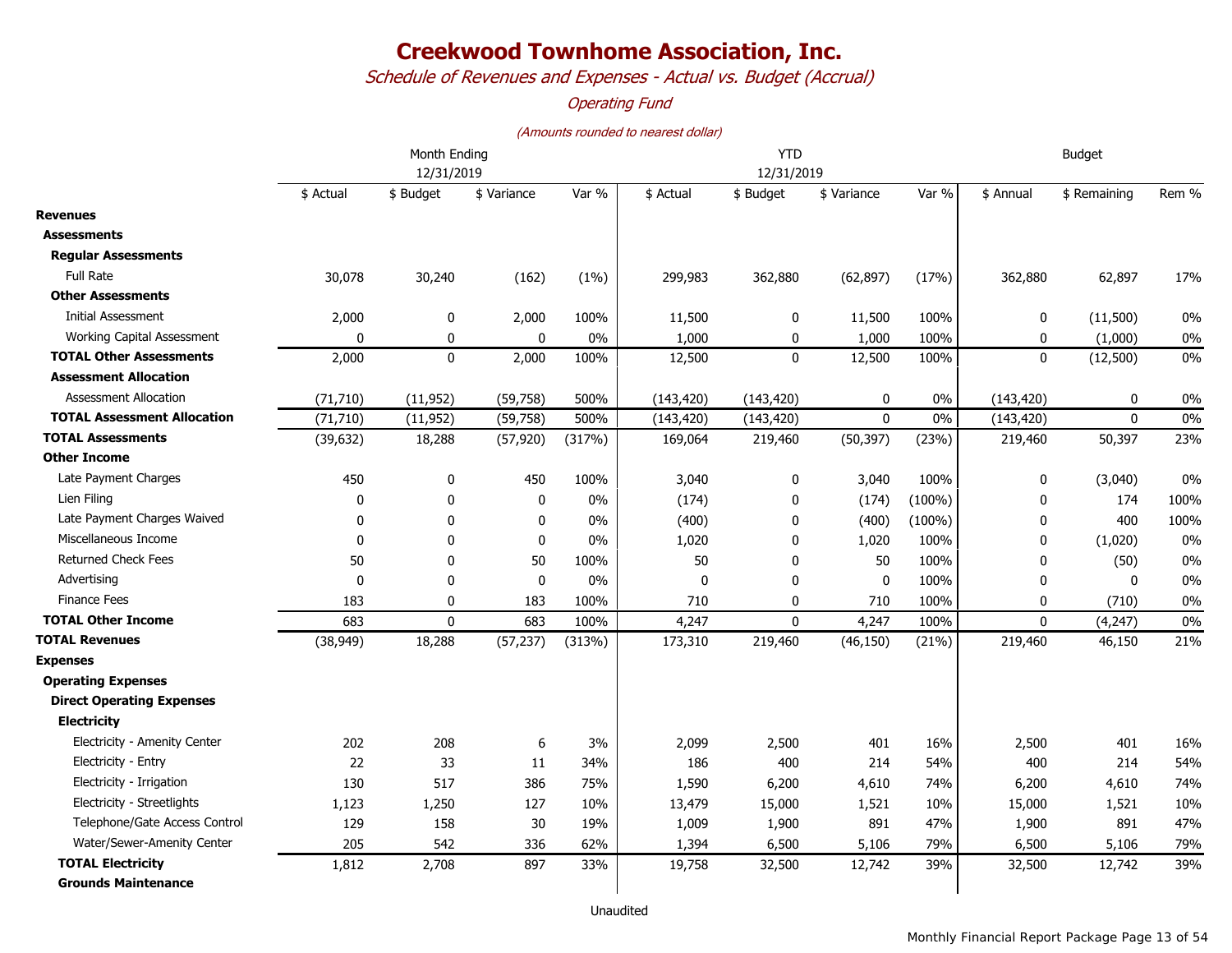### *Schedule of Revenues and Expenses - Actual vs. Budget (Accrual)*

#### *Operating Fund*

|                                     |              | Month Ending |             | <b>YTD</b> |              |              |             | <b>Budget</b> |             |              |       |  |
|-------------------------------------|--------------|--------------|-------------|------------|--------------|--------------|-------------|---------------|-------------|--------------|-------|--|
|                                     | 12/31/2019   |              |             |            |              | 12/31/2019   |             |               |             |              |       |  |
|                                     | \$ Actual    | \$ Budget    | \$ Variance | Var %      | \$ Actual    | \$ Budget    | \$ Variance | Var %         | \$ Annual   | \$ Remaining | Rem % |  |
| Landscape Contract                  | 4,674        | 4,445        | (229)       | (5%)       | 53,768       | 53,340       | (428)       | (1%)          | 53,340      | (428)        | (1% ) |  |
| Mulch                               | 750          | 1,560        | 810         | 52%        | 19,305       | 18,720       | (585)       | (3%)          | 18,720      | (585)        | (3%)  |  |
| Pond/Lake Maintenance               | 275          | 275          | 0           | 0%         | 2,475        | 3,300        | 825         | 25%           | 3,300       | 825          | 25%   |  |
| Landscape Repairs & Maint           | 1,097        | 825          | (272)       | (33%)      | 1,097        | 9,900        | 8,803       | 89%           | 9,900       | 8,803        | 89%   |  |
| Irrigation/Well Maint/Replace       | 1,154        | 375          | (779)       | (208%)     | 3,046        | 4,500        | 1,454       | 32%           | 4,500       | 1,454        | 32%   |  |
| Termite Warranty Program & Pest     | 972          | 504          | (468)       | (93%)      | 6,534        | 6,048        | (486)       | (8%)          | 6,048       | (486)        | (8%)  |  |
| Pest Control                        | 108          | 1,008        | 900         | 89%        | 6,264        | 12,100       | 5,836       | 48%           | 12,100      | 5,836        | 48%   |  |
| <b>TOTAL Grounds Maintenance</b>    | 9,030        | 8,992        | (38)        | 0%         | 92,489       | 107,908      | 15,419      | 14%           | 107,908     | 15,419       | 14%   |  |
| <b>Clubhouse and Pool</b>           |              |              |             |            |              |              |             |               |             |              |       |  |
| Pool Maintenance Contract           | 800          | 800          | 0           | $0\%$      | 9,625        | 9,600        | (25)        | 0%            | 9,600       | (25)         | 0%    |  |
| Furniture (non-capitalized)         | 0            | 0            | 0           | 0%         | 599          | $\mathbf{0}$ | (599)       | $(100\%)$     | $\Omega$    | (599)        | 0%    |  |
| Pool Expense - Other                | $\mathbf{0}$ | $\mathbf{0}$ | $\mathbf 0$ | 0%         | 435          | $\mathbf{0}$ | (435)       | $(100\%)$     | $\Omega$    | (435)        | 0%    |  |
| Pool Permits                        | $\mathbf{0}$ | $\mathbf{0}$ | 0           | 0%         | 250          | 250          | $\mathbf 0$ | 0%            | 250         | $\mathbf 0$  | 0%    |  |
| Pool Supplies and Repairs           | $\mathbf{0}$ | 250          | 250         | 100%       | 1,083        | 1,900        | 817         | 43%           | 1,900       | 817          | 43%   |  |
| Amenity Center Repairs/Maint        | $\mathbf{0}$ | 333          | 333         | 100%       | 1,522        | 4,000        | 2,478       | 62%           | 4,000       | 2,478        | 62%   |  |
| Janitorial Supplies                 | $\mathbf{0}$ | 167          | 167         | 100%       | 1,184        | 2,000        | 816         | 41%           | 2,000       | 816          | 41%   |  |
| Janitorial Services                 | 550          | 817          | 267         | 33%        | 6,477        | 9,800        | 3,323       | 34%           | 9,800       | 3,323        | 34%   |  |
| Social / Community Events           | $\mathbf{0}$ | 200          | 200         | 100%       | $\mathbf{0}$ | 1,300        | 1,300       | 100%          | 1,300       | 1,300        | 100%  |  |
| <b>TOTAL Clubhouse and Pool</b>     | 1,350        | 2,567        | 1,217       | 47%        | 21,176       | 28,850       | 7,674       | 27%           | 28,850      | 7,674        | 27%   |  |
| <b>Repairs/Maint - General</b>      |              |              |             |            |              |              |             |               |             |              |       |  |
| Gate Maintenance Contract           | $\mathbf 0$  | 50           | 50          | 100%       | 990          | 600          | (390)       | (65%)         | 600         | (390)        | (65%) |  |
| Towing Contract or Services         | $\mathbf{0}$ | 217          | 217         | 100%       | 0            | 2,600        | 2,600       | 100%          | 2,600       | 2,600        | 100%  |  |
| Amenity Access Systems              | $\mathbf{0}$ | 0            | $\mathbf 0$ | 0%         | 218          | 0            | (218)       | $(100\%)$     | 0           | (218)        | 0%    |  |
| General Maintenance and Repair      | 1,085        | 1,292        | 207         | 16%        | 11,922       | 15,500       | 3,578       | 23%           | 15,500      | 3,578        | 23%   |  |
| <b>TOTAL Repair/Maint - General</b> | 1,085        | 1,558        | 474         | 30%        | 13,130       | 18,700       | 5,570       | 30%           | 18,700      | 5,570        | 30%   |  |
| <b>Security and Patrols</b>         |              |              |             |            |              |              |             |               |             |              |       |  |
| Security and Patrols                | 0            | 0            | $\mathbf 0$ | 0%         | 153          | 0            | (153)       | $(100\%)$     | 0           | (153)        | 0%    |  |
| <b>TOTAL Security and Patrols</b>   | $\mathbf{0}$ | $\mathbf{0}$ | $\mathbf 0$ | 0%         | 153          | $\mathbf 0$  | (153)       | $(100\%)$     | $\mathbf 0$ | (153)        | 0%    |  |
| <b>Taxes - Personal Property</b>    |              |              |             |            |              |              |             |               |             |              |       |  |
| General                             | 0            | $\pmb{0}$    | 0           | $0\%$      | 701          | 0            | (701)       | $(100\%)$     | 0           | (701)        | 0%    |  |
| <b>TOTAL Taxes - Personal</b>       | $\Omega$     | $\Omega$     | $\mathbf 0$ | 0%         | 701          | $\mathbf 0$  | (701)       | $(100\%)$     | $\Omega$    | (701)        | 0%    |  |
| <b>Property</b>                     |              |              |             |            |              |              |             |               |             |              |       |  |
| <b>Trash Removal</b>                |              |              |             |            |              |              |             |               |             |              |       |  |
| <b>Trash Removal</b>                | 0            | 0            | 0           | 0%         | 50           | 0            | (50)        | $(100\%)$     | 0           | (50)         | 0%    |  |
|                                     |              |              |             |            | Unaudited    |              |             |               |             |              |       |  |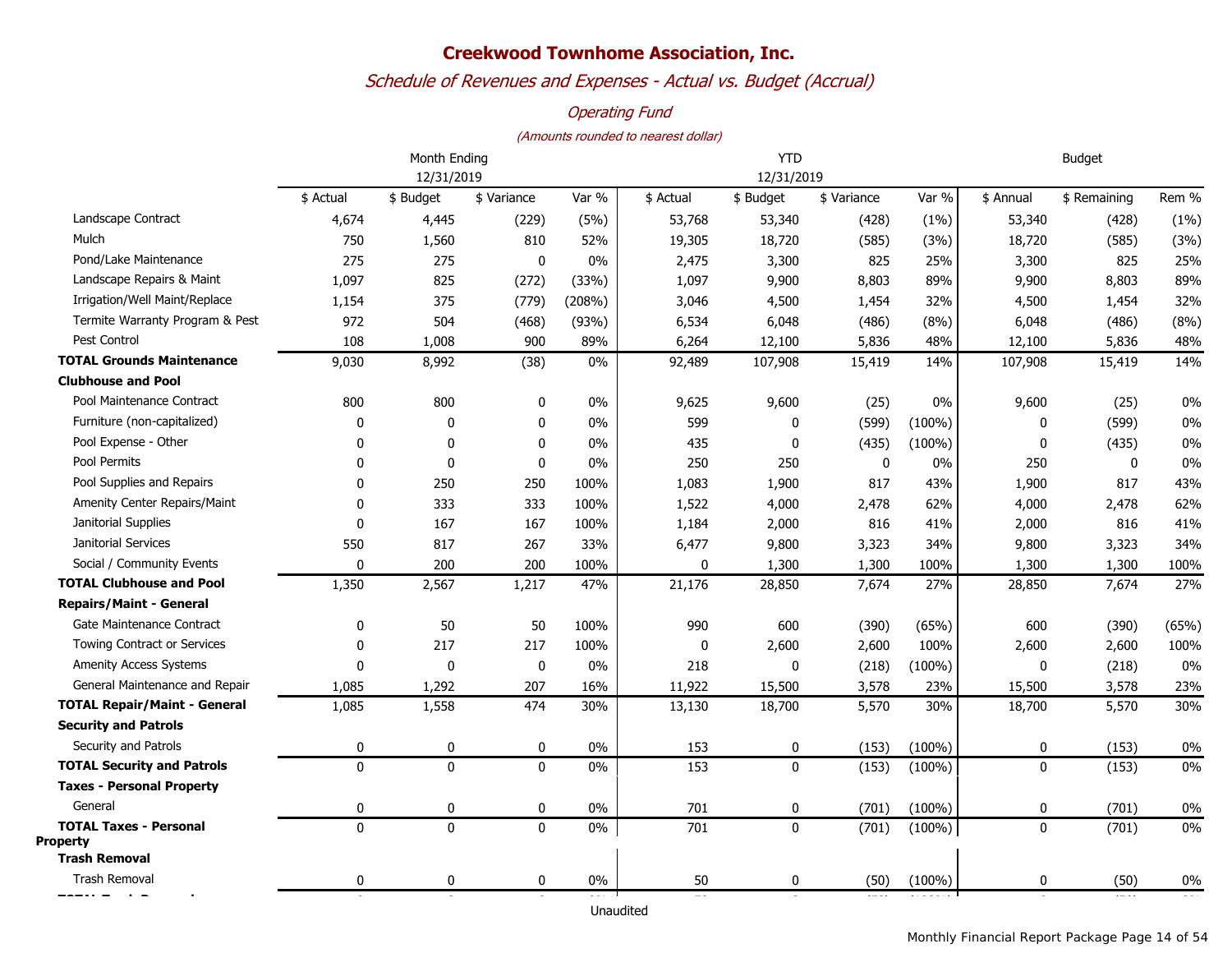### *Schedule of Revenues and Expenses - Actual vs. Budget (Accrual)*

#### *Operating Fund*

#### *(Amounts rounded to nearest dollar)*

|                                                            |                | Month Ending   |                            | <b>YTD</b>     |                 |                          |                     | <b>Budget</b>      |                          |                      |                |
|------------------------------------------------------------|----------------|----------------|----------------------------|----------------|-----------------|--------------------------|---------------------|--------------------|--------------------------|----------------------|----------------|
|                                                            | 12/31/2019     |                |                            |                |                 | 12/31/2019               |                     |                    |                          |                      |                |
| <b>TOTAL Trash Removal</b>                                 | \$ Actual<br>0 | \$ Budget<br>0 | \$ Variance<br>$\mathbf 0$ | Var %<br>$0\%$ | \$ Actual<br>50 | \$ Budget<br>$\mathbf 0$ | \$ Variance<br>(50) | Var %<br>$(100\%)$ | \$ Annual<br>$\mathbf 0$ | \$ Remaining<br>(50) | Rem %<br>$0\%$ |
| <b>TOTAL Direct Operating Expenses</b>                     | 13,277         | 15,826         | 2,549                      | 16%            | 147,457         | 187,958                  | 40,501              | 22%                | 187,958                  | 40,501               | 22%            |
| <b>General and Administrative</b><br><b>Expenses</b>       |                |                |                            |                |                 |                          |                     |                    |                          |                      |                |
| <b>Professional Fees</b>                                   |                |                |                            |                |                 |                          |                     |                    |                          |                      |                |
| Income Tax Preparation                                     | 0              | 0              | 0                          | $0\%$          | $\mathbf 0$     | 3,090                    | 3,090               | 100%               | 3,090                    | 3,090                | 100%           |
| Legal and Professional Fees                                | 750            | $\mathbf 0$    | (750)                      | $(100\%)$      | 864             | 1,500                    | 636                 | 42%                | 1,500                    | 636                  | 42%            |
| <b>TOTAL Professional Fees</b>                             | 750            | $\mathbf 0$    | (750)                      | $(100\%)$      | 864             | 4,590                    | 3,726               | 81%                | 4,590                    | 3,726                | 81%            |
| <b>Bad Debts</b>                                           |                |                |                            |                |                 |                          |                     |                    |                          |                      |                |
| <b>Bad Debts</b>                                           | 0              | 250            | 250                        | 100%           | 2,448           | 3,000                    | 552                 | 18%                | 3,000                    | 552                  | 18%            |
| <b>TOTAL Bad Debts</b>                                     | $\mathbf 0$    | 250            | 250                        | 100%           | 2,448           | 3,000                    | 552                 | 18%                | 3,000                    | 552                  | 18%            |
| <b>Bank Charges</b>                                        |                |                |                            |                |                 |                          |                     |                    |                          |                      |                |
| <b>Bank Charges</b>                                        | 0              | 0              | 0                          | $0\%$          | 145             | 0                        | (145)               | $(100\%)$          | 0                        | (145)                | $0\%$          |
| <b>TOTAL Bank Charges</b>                                  | $\Omega$       | $\mathbf{0}$   | $\mathbf 0$                | 0%             | 145             | $\mathbf{0}$             | (145)               | $(100\%)$          | 0                        | (145)                | $0\%$          |
| <b>Collection Expense</b>                                  |                |                |                            |                |                 |                          |                     |                    |                          |                      |                |
| <b>Collection Expense</b>                                  | 85             | 0              | (85)                       | $(100\%)$      | 425             | 0                        | (425)               | $(100\%)$          | 0                        | (425)                | $0\%$          |
| <b>TOTAL Collection Expense</b>                            | 85             | $\mathbf{0}$   | (85)                       | $(100\%)$      | 425             | $\mathbf{0}$             | (425)               | $(100\%)$          | $\mathbf{0}$             | (425)                | $0\%$          |
| <b>Insurance</b>                                           |                |                |                            |                |                 |                          |                     |                    |                          |                      |                |
| General, Property & Liability                              | 498            | 482            | (16)                       | (3%)           | 6,240           | 5,783                    | (457)               | (8%)               | 5,783                    | (457)                | (8%)           |
| <b>TOTAL Insurance</b>                                     | 498            | 482            | (16)                       | (3%)           | 6,240           | 5,783                    | (457)               | (8%)               | 5,783                    | (457)                | (8%)           |
| <b>Management Fee</b>                                      |                |                |                            |                |                 |                          |                     |                    |                          |                      |                |
| Management Contract                                        | 1,012          | 1,064          | 52                         | 5%             | 13,536          | 12,768                   | (768)               | (6%)               | 12,768                   | (768)                | (6%)           |
| <b>TOTAL Management Fee</b>                                | 1,012          | 1,064          | $\overline{52}$            | 5%             | 13,536          | 12,768                   | (768)               | (6%)               | 12,768                   | (768)                | (6%)           |
| Administration                                             |                |                |                            |                |                 |                          |                     |                    |                          |                      |                |
| Administration                                             | 135            | 0              | (135)                      | $(100\%)$      | 973             | 0                        | (973)               | $(100\%)$          | 0                        | (973)                | 0%             |
| Corporate Annual Report                                    | $\Omega$       | $\mathbf 0$    | $\mathbf 0$                | $0\%$          | 61              | 61                       | $\mathbf 0$         | 0%                 | 61                       | $\mathbf{0}$         | $0\%$          |
| Coupons                                                    | 375            | $\mathbf 0$    | (375)                      | $(100\%)$      | 895             | $\mathbf 0$              | (895)               | $(100\%)$          | 0                        | (895)                | $0\%$          |
| <b>Internet Access</b>                                     | $\Omega$       | 0              | $\mathbf 0$                | 0%             | 585             | 0                        | (585)               | $(100\%)$          | 0                        | (585)                | $0\%$          |
| Miscellaneous                                              | 167            | $\mathbf 0$    | (167)                      | $(100\%)$      | 2,718           | $\mathbf 0$              | (2,718)             | $(100\%)$          | 0                        | (2,718)              | 0%             |
| <b>Office Supplies</b>                                     | $\Omega$       | 150            | 150                        | 100%           | 425             | 1,800                    | 1,375               | 76%                | 1,800                    | 1,375                | 76%            |
| Postage                                                    | 0              | $\mathbf{0}$   | 0                          | 0%             | 38              | $\mathbf{0}$             | (38)                | $(100\%)$          | $\mathbf{0}$             | (38)                 | 0%             |
| <b>TOTAL Administration</b>                                | 677            | 150            | (527)                      | (351%)         | 5,696           | 1,861                    | (3,834)             | (206%)             | 1,861                    | (3,834)              | (206%)         |
| <b>TOTAL General and</b><br><b>Administrative Expenses</b> | 3,021          | 1,946          | (1,075)                    | (55%)          | 29,354          | 28,002                   | (1, 352)            | (5%)               | 28,002                   | (1, 352)             | (5%)           |
| <b>TOTAL Operating Expenses</b>                            | 16,298         | 17,772         | 1,474                      | 8%             | 176,811         | 215,960                  | 39,150              | 18%                | 215,960                  | 39,150               | 18%            |

Unaudited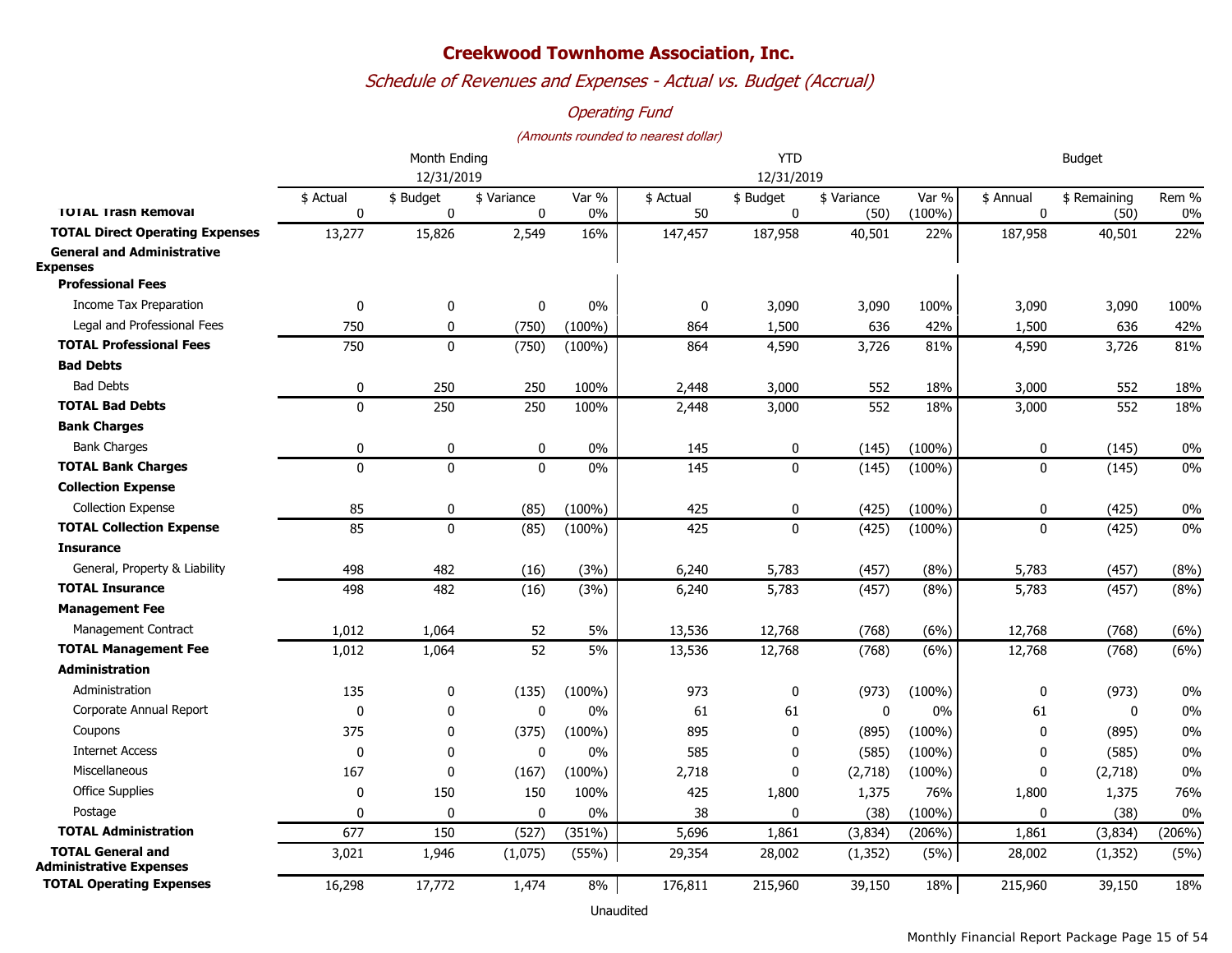## *Schedule of Revenues and Expenses - Actual vs. Budget (Accrual)*

#### *Operating Fund*

|                              |           | Month Ending |          | <b>YTD</b> |           |            |             | <b>Budget</b> |           |              |       |
|------------------------------|-----------|--------------|----------|------------|-----------|------------|-------------|---------------|-----------|--------------|-------|
|                              |           | 12/31/2019   |          |            |           | 12/31/2019 |             |               |           |              |       |
|                              | \$ Actual | \$ Budget    | Variance | Var %      | \$ Actual | \$ Budget  | \$ Variance | Var %         | \$ Annual | \$ Remaining | Rem % |
| <b>Other Expenses</b>        |           |              |          |            |           |            |             |               |           |              |       |
| Contingency                  |           | 200          | 200      | 100%       |           | 3,500      | 3,500       | 100%          | 3,500     | 3,500        | 100%  |
| <b>TOTAL Other Expenses</b>  |           | 200          | 200      | 100%       |           | 3,500      | 3,500       | 100%          | 3,500     | 3,500        | 100%  |
| <b>TOTAL Expenses</b>        | 16,298    | 17,972       | 1,674    | 9%         | 176,811   | 219,460    | 42,650      | 19%           | 219,460   | 42,650       | 19%   |
| <b>NET SURPLUS (DEFICIT)</b> | (55, 247) | 317          | (55,564) | (>999%)    | (3,500)   |            | (3,500)     | $(100\%)$     |           | 3,500        | 100%  |